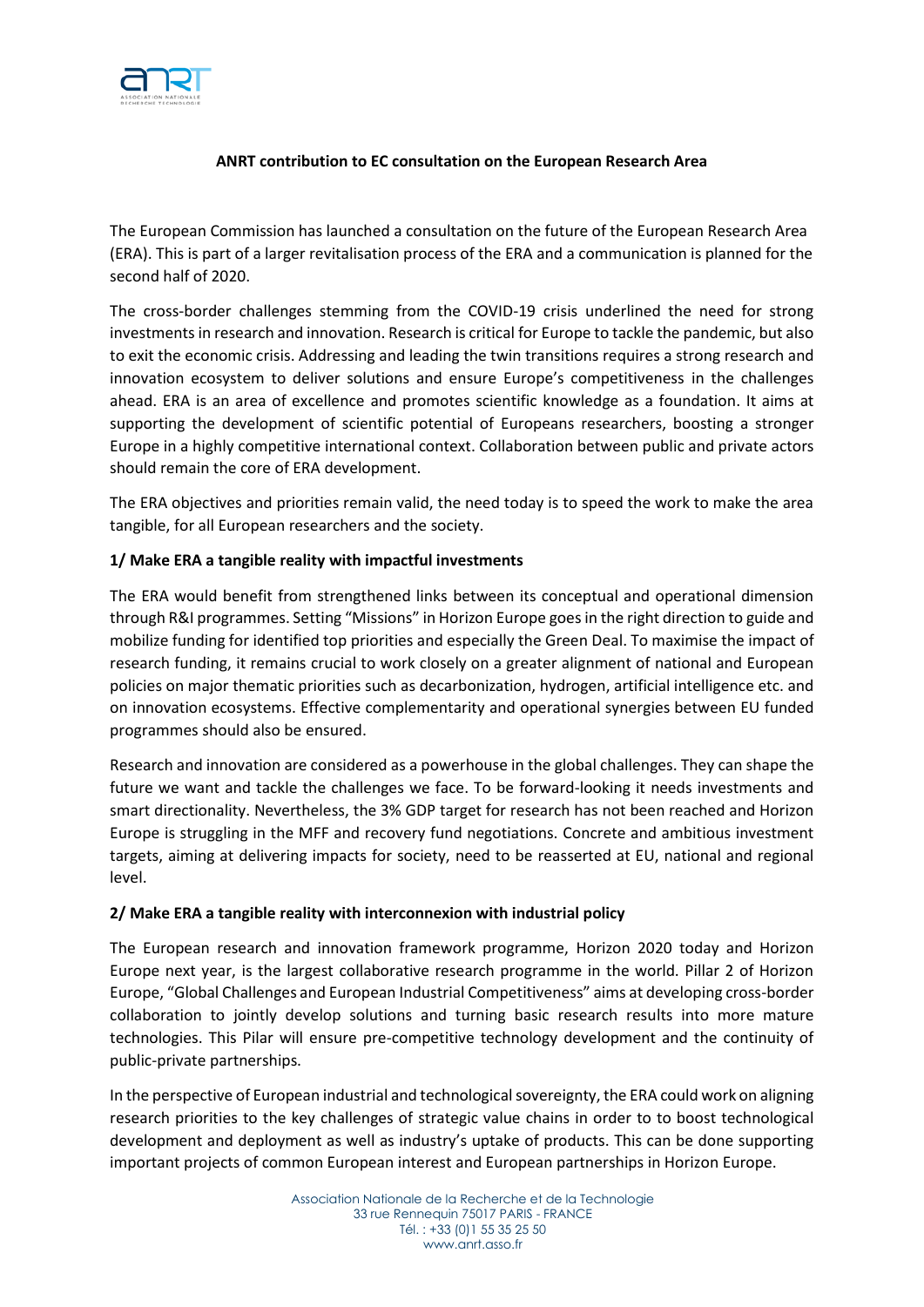

## **3/ Make ERA a tangible reality, articulated with EHEA**

Articulation with the European High Education Area is needed to remove obstacles to mobility, transfer of research results to higher education and favour access to lifelong learning. European universities can serve as a testing ground to strengthen the links between the ERA and the EHEA. In addition, to identify further common needs, it would be useful to define topics calling for an enhanced concertation between ERA and the European Higher Education Area. This is even more relevant with the formation of new actors, like European universities that need such a coherence.

Research activities focused on major issues like sustainable development goals would also benefit from convergence between teaching and research activities. The convergence could go even further, developing mechanism for entrepreneurship that would require partnership with industry.

#### **4/ Make ERA a tangible reality achieving the open labour market for researchers**

The initial objective of the free movement of researchers (social rights, recognition of mobility in the development of careers) have still not reached their maximum functioning. The mobility of researchers is still too little encouraged. Efforts remain to be made to develop incentive and reward systems to foster the mobility of researchers, both geographic mobility and inter-sectoral mobility (industry / research institutions).

The HRS4R label is seen in this sense as real progress for the convergence of practices. By making it possible to re-examine practices, it invites progress.

Gender should remain a priority in the ERA, particularly within the framework of Horizon Europe to support socioeconomic, environmental, and technological transitions. The progress of gender mainstreaming in research could be evaluated and projects focused on gender issues in research financed.

#### **5/ Make ERA a tangible reality ensuring a European coherence of research systems**

Research policy, by becoming a key driver of competitiveness, requires enhanced steering. A reinforced convergence via the European Semester will make possible to articulate the dynamics at the European level while guaranteeing subsidiarity principle.

#### **6/ Make ERA a tangible reality thought knowledge mobility**

Open Science has to be developed in a way that balanced the interests of all actors of the R&I ecosystem (states, researchers, industries and citizens). Any concentration effect would have a negative impact on the sustainability of the dynamic. Open access to publications, management of research data, development of infrastructures: all framework conditions must be considered in a comprehensive and articulated manner, considering the diversity of scientific communities and their practices. A balanced approach is also needed to optimise both Open Science and Intellectual Property policies in the dissemination and exploitation of European results.

The ERA should also ensure the science-society dialogue. It requires a shared understanding of the "citizen science" concept and common tools and methods.